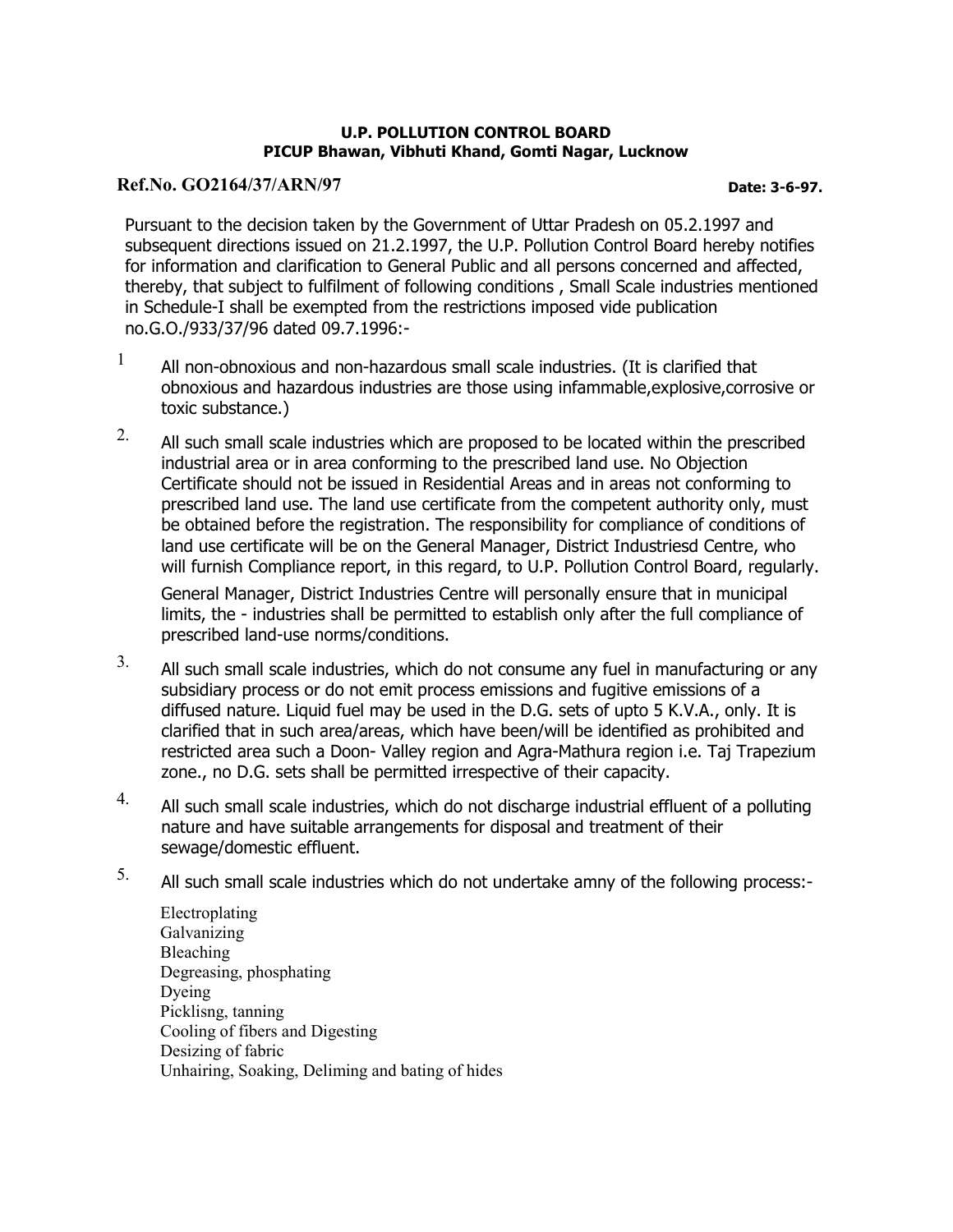Trimming, pulling, juicing and blanching of fruits and Vegetables.

Stopping and processing of grain Distilliation of alcohol, stillage, evaporation Slaughtering of animals, rendering of bones, washing of meat Juice of sugar cane, extraction of sugar, Filteration, Centrifugation, Distillation Pulp-making, pulp-process and paper making, coking of coal, washing of blast furnance flue gases Stripping of oxides Washing of latex etc. Solvent extractions Chemical processing

- $6.$  It shall be ensured that the proposed activity does not cause ambient noise to violate the prescribed standards. The responsibility of the District Industries Centre in this respect shall be absolute.
- 7. Industries which do not satisfy any one of the above criteria from points 1 to 6 or carryout any modification, extension or addition in their industrial processes or operations, resulting in generation of any trade effluent or air pollutant, shall be required to obtain the consent to establish (i.e. No. Objection Certificate from the U.P. Pollution Control Board before their establishment as per provisions of the Water Prevention and Control of Pollution) Act, 1974 and Air (Prevention and Control of Pollution) Act. 1981.

## (DR. C.S. BHATT) MEMBER SECRETARY.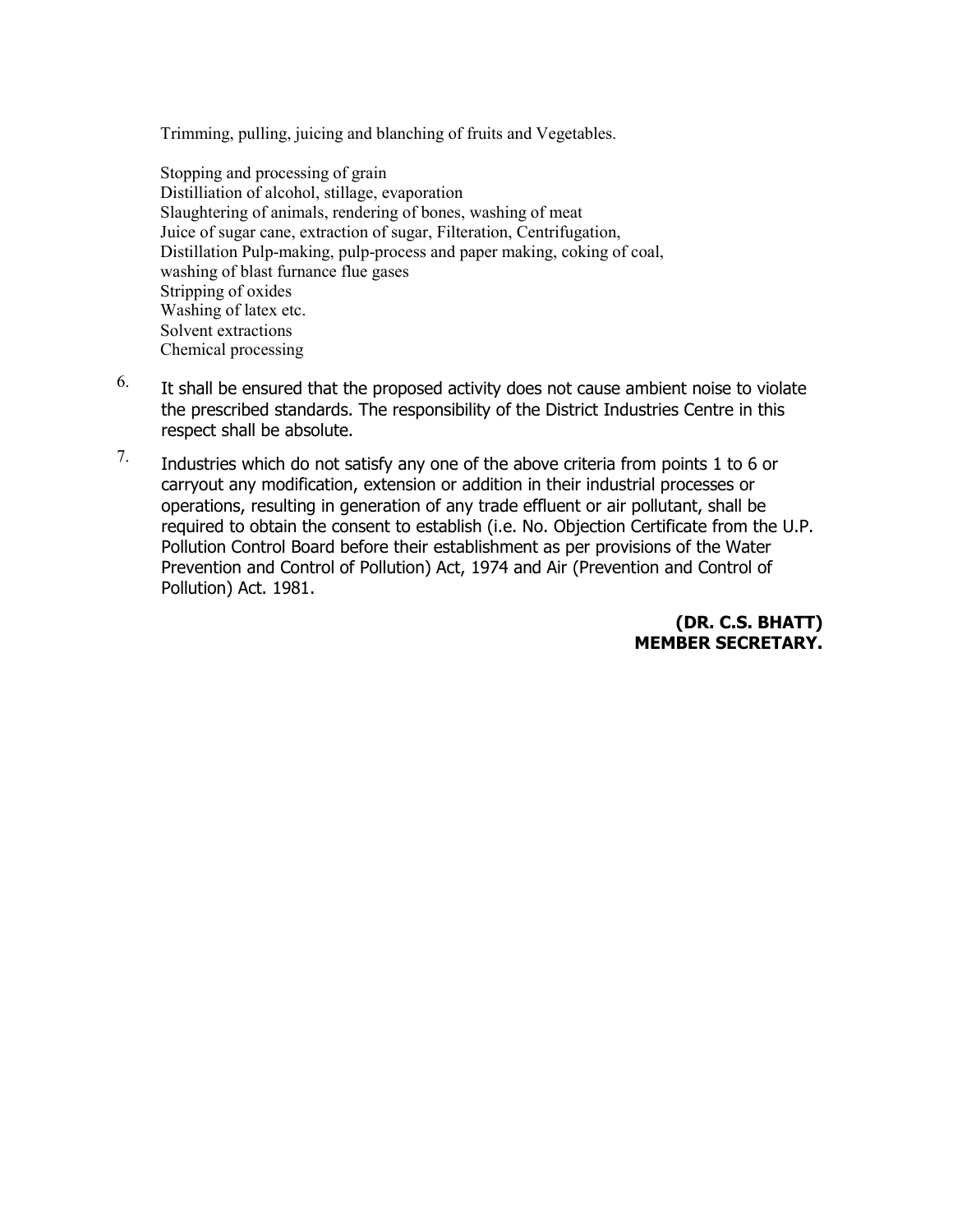# SCHEDULE - I

Some of the Industries that ordinary fall in the non-obnoxous,non-hazardous and nonpolluting category subjects fulfilment of all the conditions are as follows:-

- 1. Atta-Chakkies
- 2. Rice Mullors
- 3. Iceboxes
- 4. Dal Mill
- 5. Groundnut decortinating (Dry)
- 6. Chilling
- 7. Tailoring and garment making
- 8. Appart making
- 9. Cotton and Wollen Hosiery
- 10. Handloom weaving
- 11. Shoe lace manufacturing
- 12. Gold and silver thread and sari work
- 13. Gold and silver smithy (electric heating only)
- 14. Leather foot wear and leather products, excluding tanning & hide processing.
- 15. Manufacture of mirror form sheet glass and photo frame
- 16. Musical instruments manufacturing
- 17. Sports goods
- 18. Bamboo and cane products (only dry operations)
- 19. Card Board and paper products (Paper & Pulp manufacture excluded)
- 20. Insulation and Other Coated Papers (Paper & Pulp manufacturer excluded)
- 21. Scientific and Mathematical Instruments
- 22. Furniture (Wooden and Steel)
- 23. Assembly of domestic electrical appliances
- 24. Radio assembling, public address equipment (assembly)
- 25. Fountain Pens
- 26. Ploythen, Plastics & PVC Goods (Through Extrusion/Moulding)
- 27. Surgical gauge & Bandages
- 28. Railway Sleepers (only concrete)
- 29. Cotton spinning and weaving
- 30. Rope (Cotton and plastic)
- 31. Carpet weaving
- 32. Assembly of Air coolers
- 33. Wires, pipes-extruded shapes from metals
- 34. Automobile repair stations (Dry process)
- 35. Assembly of Bicycles, baby carriages and other small non-motorized vehicles.
- 36. Electronics equipment (assembly)
- 37. Toys
- 38. Candles
- 39. Carpentry-excluded saw mill
- 40. Cold storage (small scale)
- 41. Restaurants (small)
- 42. Oil-grinning/expelling (non-hydrogenation and no refining and without boilers)
- 43. Teas stall
- 44. Mineralized water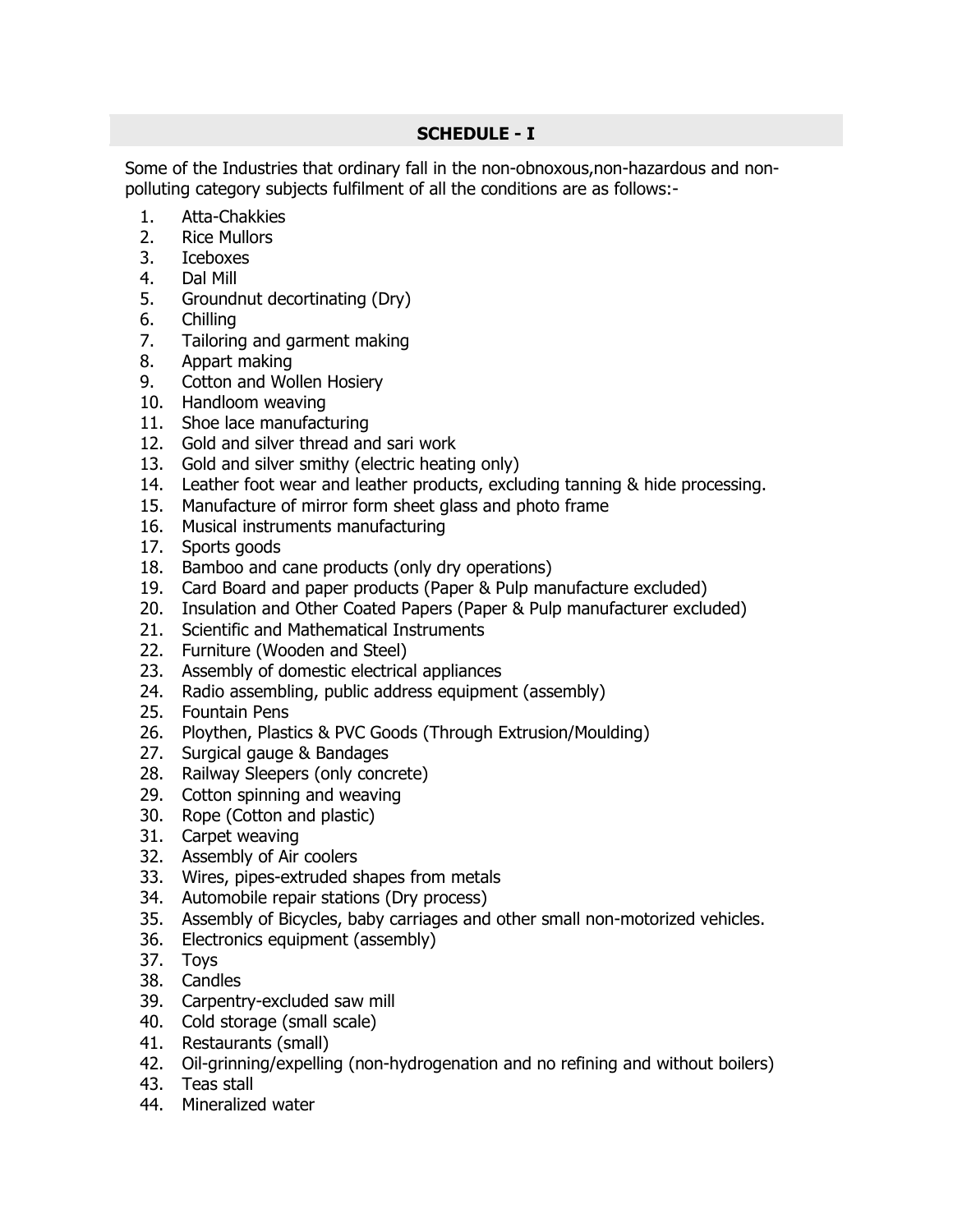- 45. Jobbing & Machining
- 46. Manufacture of steel & suit cases
- 47. Paper pins & U clip
- 48. Block making for printing
- 49. Optical frames
- 50. Earthern-ware/potteries by electrical heating
- 51. Plaster of Pans, chalk, crayons
- 52. Marble cutting and grinding
- 53. Cement products like gamla, jalee, blocks
- 54. Dry cleaning
- 55. Repair of Tyre and Tubes by cold process
- 56. Paper lamination
- 57. Small bakery with electric oven
- 58. Confectionary without furnace (without fuel)
- 59. Milk collection center and cream separators
- 60. Spices, baking powder, ice cream powder, custard powder (dry process)
- 61. Ice cream, kulfi with freezer
- 62. Noodles, dough product, ban, mango, papad (cold process)
- 63. Syrups (sherbet)
- 64. Gram husking
- 65. Rice Husking
- 66. Gazak, Gurdani, revadi, namkeen (using electric heating only)
- 67. Cattle-feed and poultry feeds.
- 68. Manufacture of biri, cigar, cheroot, zarda, chewing tobacco and allied products (manually)
- 69. Paper products-stationery, Cones, cups, saucers, plates, envelopes, dolls, toys, printing and publishing of books, computer stationery, card printing (excluding pulp and paper Manufacturing)
- 70. Book-binding work, diaries
- 71. Washing powder (manual mixing)
- 72. Wooden carpentary works-doors, windows, frames, boxes, packing cases & furniture, fixtures, trays, rools, structural and allied products.
- 73. Bamboo, cans & reed furniture & fixtures and allied products
- 74. Grass mats & brooms
- 75. Hosiery garments
- 76. Readymade garments and tailoring
- 77. Woolen & cotton carpets, dari (weaving only)
- 78. Nivar, Tapes, Lads & Other Yarn products (Weaving only)
- 79. Sheet metal, fabricated & pressed products
- 80. Metal wire drawing, wiremesh, conduite pipe (cold process only)
- 81. Bolts, nuts, screws (machining only)
- 82. Balance (assembling)
- 83. Steel furniture's safes, vaults, almirah, trunks, drums, tanks, containers, rolling shutters (sheet metal work)
- 84. Metal chains, hand tools, agricultural implements, general hardware goods (without casting/forging)
- 85. Electrical motors, alternators (assembling work)
- 86. Calculating machines & computers (assembling)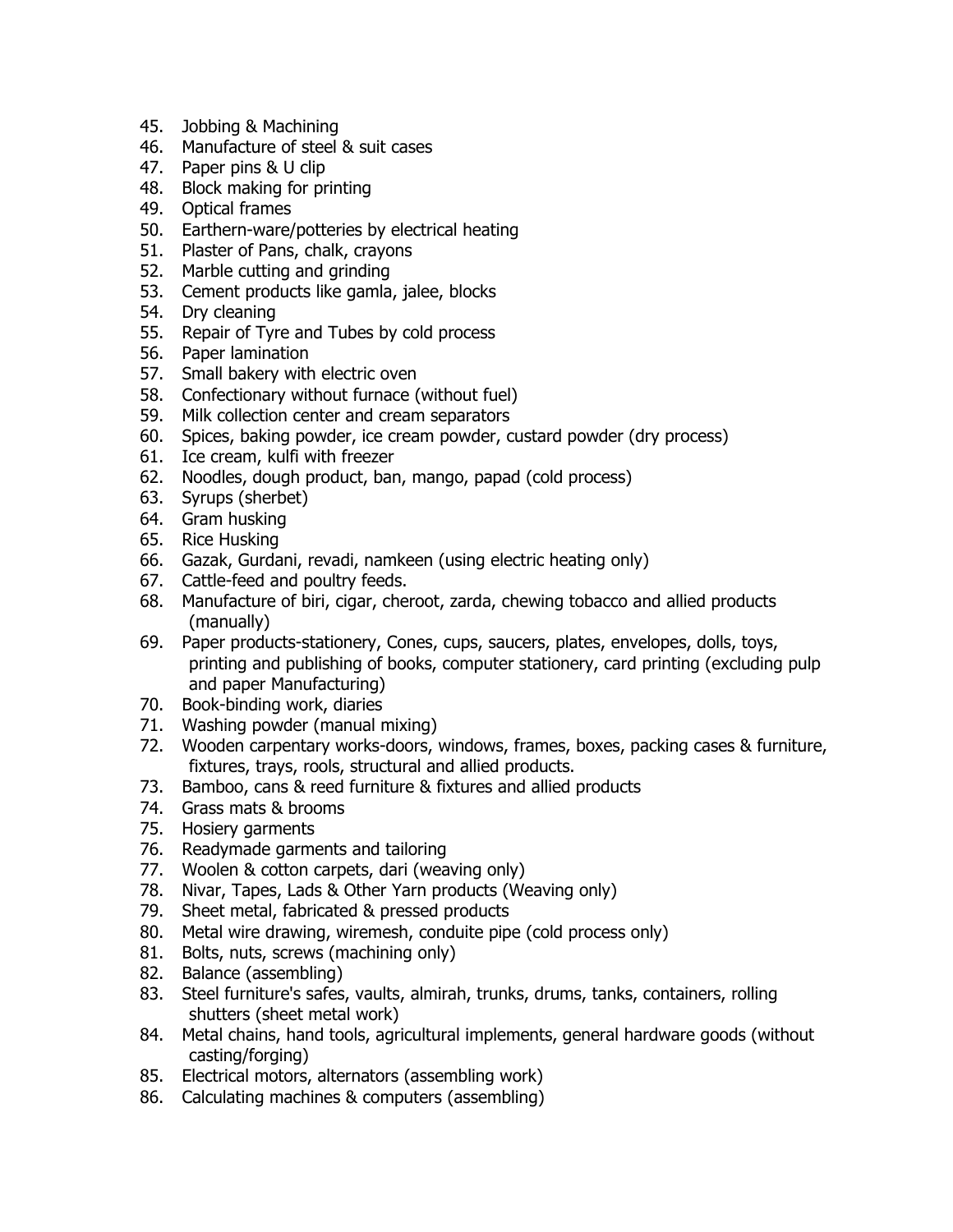- 87. Water meter, steam meters, electricity meter (assembling work)
- 88. Mathematics, surveying & drawing instruments
- 89. Electronic equipments (assembling)
- 90. Telephone equipment and wireless communication apparatus (assembling)
- 91. Television, V.C.R. (assembling)
- 92. Teleprinters (assembling)
- 93. Electric lamps (assembling)
- 94. Engineering Job Work
- 95. Ayurvedic tooth powder
- 96. Bags, briefcase, suitcase, beddings, purse, belts etc. (by stitching)
- 97. Footwear (with finish raw material)
- 98. Musical instruments (assembling)
- 99. Optical & photographic instruments (assembling)
- 100. Orthopedic instruments (assembling)
- 101. Pens & pencils
- 102. Polythene bags etc. using polythene sheet
- 103. Plumbering & fixtures (job work)
- 104. Precision instrument (assembling)
- 105. Rain coats & umbrellas (assembling)
- 106. Handicrafts products
- 107. Watch assembly
- 108. House hold electrical goods (assembling only)
- 109. Automobile parts, accessories (by machining)
- 110. Manufacturing of rickshaw, tonga, bullock carts (hand drawn vehicles assembling only)
- 111. Mechanical toys (assembling)
- 112. Gold and silver work (without bullion refinery work)
- 113. All types of household and agricultural item repair and servicing (job work)
- 114. Imitation Jewellery (without electroplating/polishing)
- 115. Crown Bars, Corks
- 116. Cycle stands
- 117. M.S. Storage Tanks
- 118. Hand locks
- 119. Pen Holders
- 120. Point Brushes & Brushes with Natural Bristles
- 121. Pencil Sharpeners
- 122. Room Coolers
- 123. Round Drums
- 124. Screw Drivers
- 125. Seat Cushions
- 126. Seed Bins
- 127. Tin containers all types
- 128. Storage Bint-Steel
- 129. Tin tape
- 130. Tricycles
- 131. Umbrellas
- 132. Wheat & Paddy thrashers
- 133. Wheel chair for invalids
- 134. Wick stoves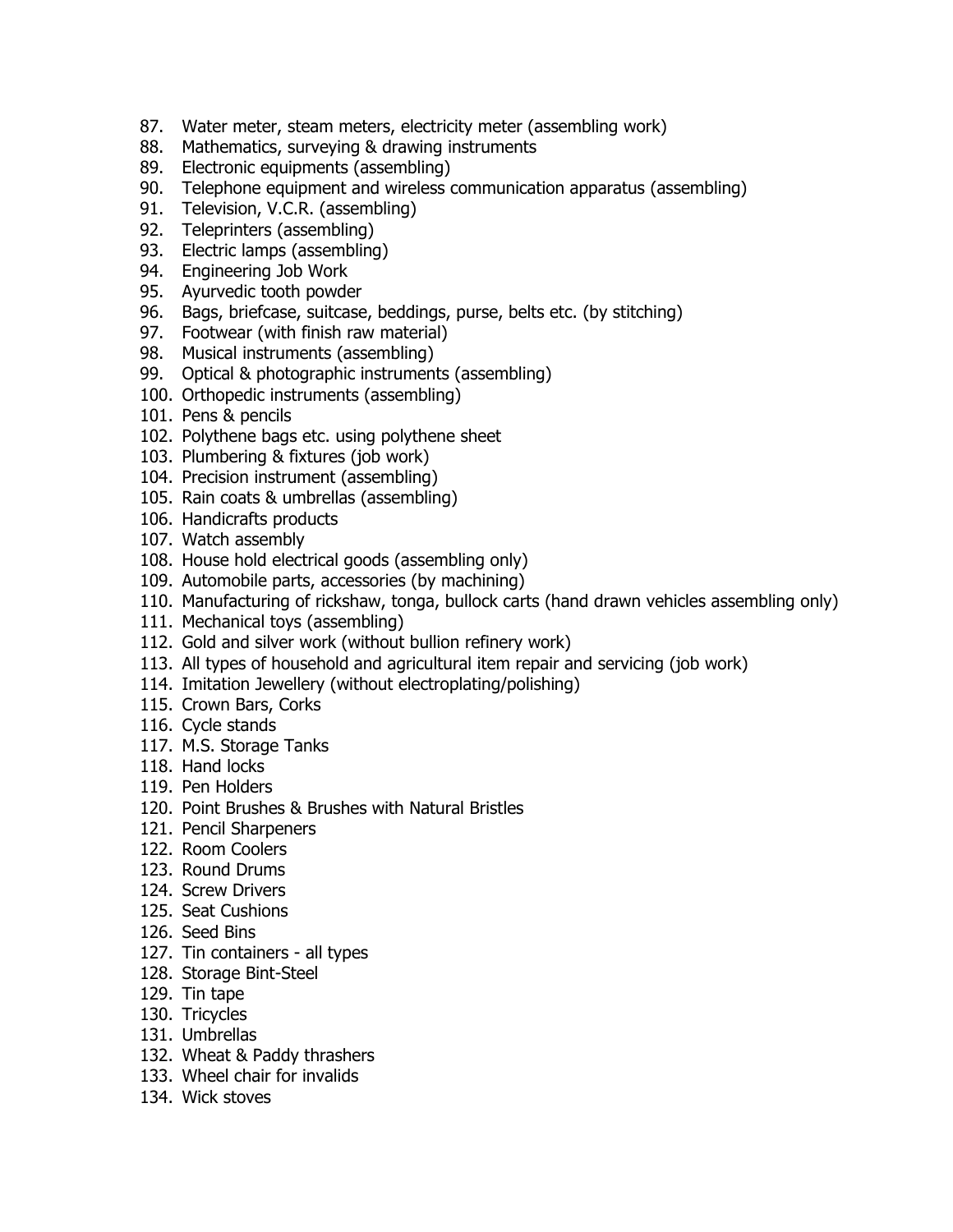- 135. Wire gauge, Wire Netting (Metallic)
- 136. Wire Brushes
- 137. Aggarbatti Sticks
- 138. Drinking straw
- 139. Dry Distempers (Without Kiln/furnace)
- 140. File covers, file board & letter pads
- 141. Floor polish
- 142. Gummed paper for stamp
- 143. Hair Oil
- 144. Insulation and other coated papers (paper and pulp manufacture excluded)
- 145. Paper Board cartons
- 146. Paper Cones
- 147. Paper Napkin including Tissue Napkins
- 148. Teleprinter Rolls & Tapes
- 149. Toilet paper Rols & sheets
- 150. Tooth paste
- 151. Stickers Labels and Transfer Labels
- 152. Tooth Powder
- 153. Wax coated papers
- 154. Auto Rubber components & Rubber washers
- 155. Blow molded plastic containers
- 156. Compression moulded plastic goods
- 157. Fountain pen and Ball point pen component
- 158. Latex Rubber Balloons
- 159. Nylon Zip Fasteners
- 160. Optical Frames only serglic
- 161. Plastic Bottle caps
- 162. Plastic buttons
- 163. Plastic Rain-coats and other thermo-welded products
- 164. P.P. film and all type of co-extruded films for packing
- 165. Polythlene film & bags (coloured & Printed)
- 166. Polythene, plastic and PVC goods through extrusion/moulding
- 167. P.P./HODE BOX strapping
- 168. Polyster sheets (Manual fabrication but not manufactures)
- 169. Surgical Gloves
- 170. Watch Strap P.V.C.
- 171. Cable drums for ACC & ACSR conductors
- 172. Wood seasoning plant
- 173. Teak chest plywood
- 174. Teak fabricat.
- 175. Wooden boats (including mechanized)
- 176. Cotton boltellting and belt lacing
- 177. Koral Mat
- 178. Low count cotton yarn
- 179. Measuring tapes cotton
- 180. Sanitary towels
- 181. Stove Wicks
- 182. Surgical guages and bandages with electrical autoclave